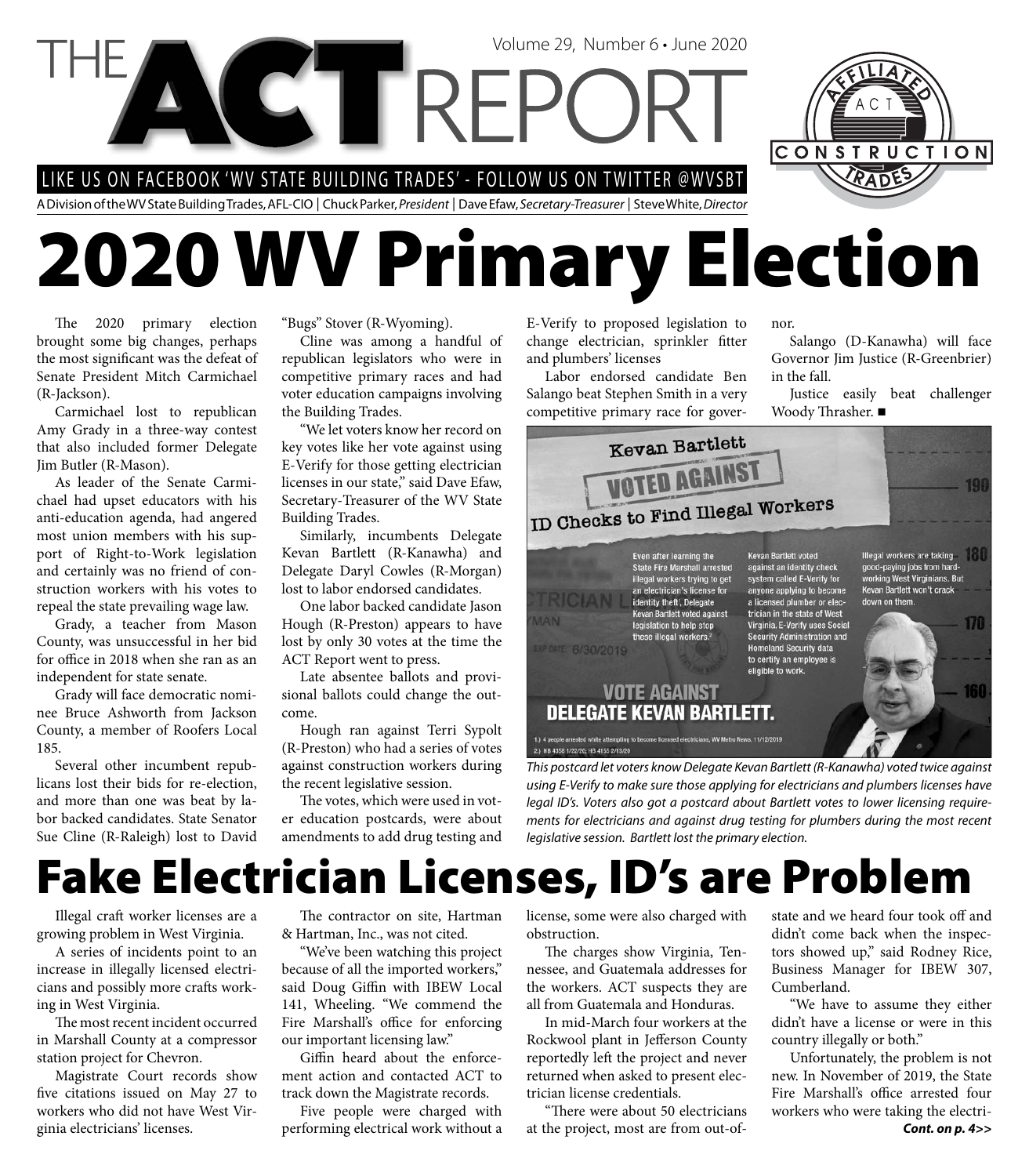## **Virginia Passes Prevailing Wage and More** *Eff ective May 1, 2021*

The state of Virginia has passed a new prevailing wage law and a series of other laws to improve the construction industry.

HB833/SB8 requires construction workers be paid the prevailing wage

rates already in place for federal projects under the Davis-Bacon Act.

The law applies to all projects valued at more than \$250,000 having any state tax funding.

The measure goes into effect May 1, 2021.

Local governments are given the option of requiring a prevailing wage rate.

Where State agencies are required to use federal Davis-Bacon rates, local governments may choose any meth-

od of determining rates, including Davis-Bacon, collective bargaining rates, or a local survey.

Creating the prevailing wage law was not all the Virginia State Building Trades Council was able to accomplish this year.

"With Democratic

control of the both the

House and Senate and

a Democratic Gover-

nor for the first time

in many years, and a

lot of hard work, we

were able to make

some serious gains"

**Jason Parker** 

President Virginia State Building Trades Council

According to Jason Parker, President of the Council, several other laws were passed that will help create a level playing field in the construction industry.

> As of May 1, 2021, there will no longer be a ban on Project Labor Agreements for State funded projects.

HB358/SB182 allows state agencies and local governments to require PLA's on a case-by-case basis.

"This was a little easier because we had some colossal failures on large tax funded projects and we can show how large private projects often use the PLA tool," said Parker.

Another area of focus was the abuse of independent contractor classifications and other forms of wage theft.

According to Luke Begovich, a representative for the Eastern Atlantic States Carpenters in both Virginia and West Virginia, a series of important measures aimed at combatting wage theft were passed.

"Workers in Virginia can now hire their own lawyer and sue if they are not paid properly, they no longer have to rely solely on an underfunded and understaffed DOL," said Begovich.

HB123/SB838 enables workers to sue for up to triple damages and recover lawyers' fees.

It also holds general contractors liable for unpaid wages on projects worth more than \$500,000.

A bill to improve Responsible Bidding policies also passed.

SB380/HB1201 makes it clear local governments have the option to have bid criteria, such as requiring contractors to participate in apprenticeship programs and benefit plans, as a condition of getting a public construction award.

"With Democratic control of the both the House and Senate and a Democratic Governor for the first time in many years, and a lot of hard work, we were able to make some serious gains," said Parker.



IBEW Local 1340, Newport News members (from left) Jim Avery, Jason Parker, and Jesse Robertson (right) talk with legislative assistant Kennon White during the 2020 Virginia legislative session that proved to be very successful for construction workers.

## **WV Laborers Take Apprentice Applications**

The West Virginia Construction Craft Laborers' Joint Apprenticeship and Training Committee is accepting applications year round.

Those interested can apply at any WorkForce WV Office between the hours of 8:30 am and 5:00 pm Monday through Thursday and 9:00 am to 5:00 pm on Friday.

Applicants must be at least 18 years old; have a high school diploma (or equivalent) or pass a test administered by WorkForce; have a valid driver's license; and be physically able to perform the work of the trade.

A substance abuse test, including random tests, will be required at some point in the process.

Documents such as a copy of a birth certificate, a valid driver's license, transcripts of grades and proof of a high school degree will be requested but at a later date.

The apprenticeship program consists of hands-on classroom training and paid on-the-job training.

The WV Laborers' Training Center in Mineral Wells provides 400 hours of classroom and hands-on training free of charge including meals and lodging.

Apprentices will also learn on the job in their home areas while earning a paycheck, for a total of 4000 hours, approximately two years.

Upon completion of the program apprentices will earn Journeyman status and receive a certificate from the U.S. Department of Labor.

The areas of training provide a wide variety of skills to ensure highly productive workers will have successful careers.

Topics include pipelaying, mason tending, instrument reading, environmental remediation and more.

For more information visit their web site www.wvccl.org or to receive a free brochure send a self-addressed stamped envelope to: West Virginia Laborers' Training Center, P.O. Box 6, Mineral Wells, WV 26150.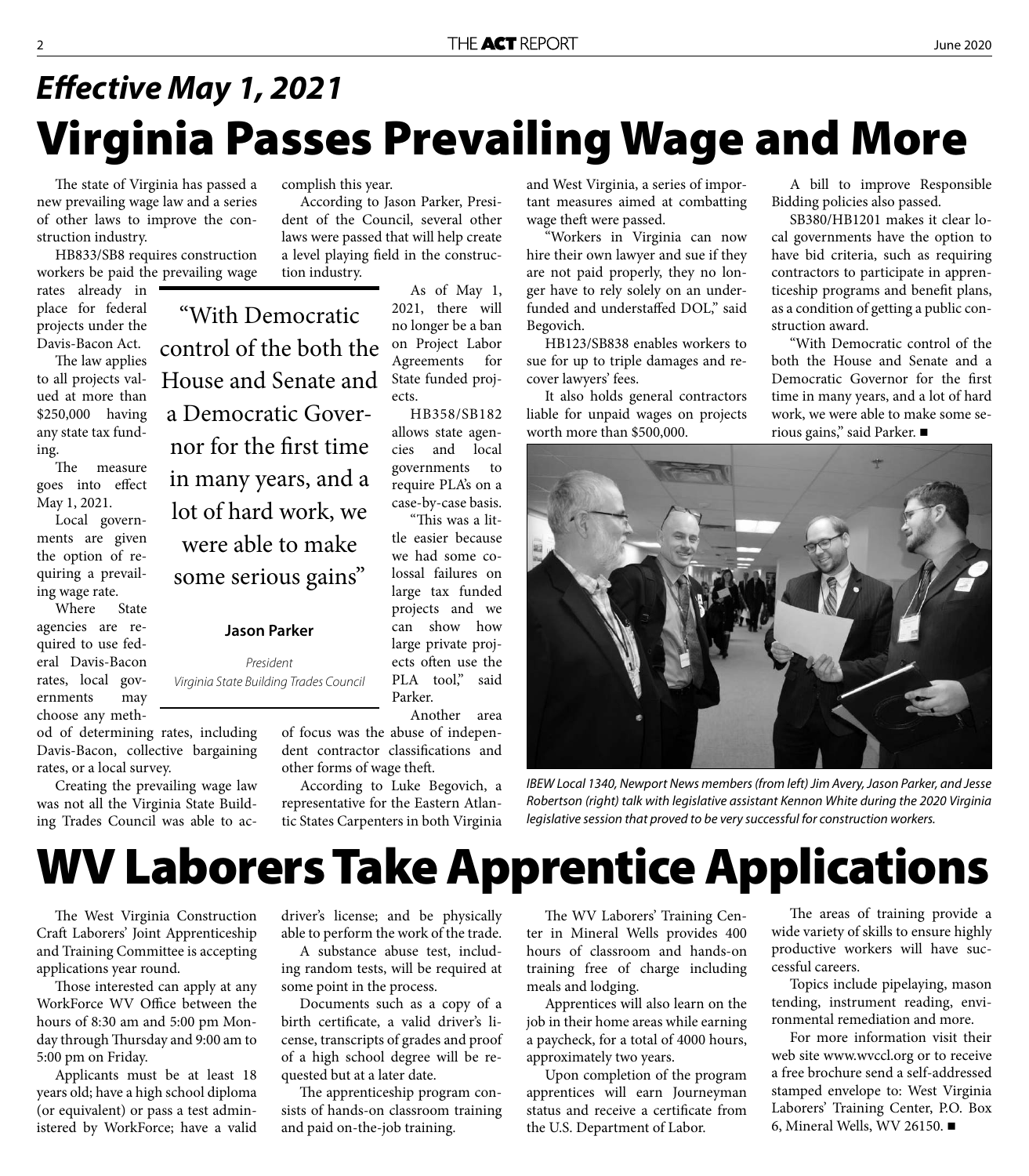#### **'20 Primary Results**

| <b>Bold</b> = Building Trades member |                                                               | 9th              | David 'Bugs' Stover (R) $\checkmark$ | 18th             |
|--------------------------------------|---------------------------------------------------------------|------------------|--------------------------------------|------------------|
|                                      | <b>1st Congressional District</b>                             | 10 <sub>th</sub> | Bill Laird (D) $\checkmark$          |                  |
|                                      | David McKinley (R) $\checkmark$                               | 11th             | Denise Campbell (D) $\checkmark$     | 19th             |
|                                      | Governor                                                      |                  | John Pitsenbarger (R)                |                  |
|                                      | Ben Salango (D) √                                             | 12th             | Doug Facemire (D) $\checkmark$       | 20th             |
|                                      |                                                               | 13th             | Mike Caputo (D) $\checkmark$         | 21st             |
|                                      | <b>State Treasurer</b>                                        |                  | David Childers (D) $\checkmark$      | 22nd             |
|                                      | John Perdue (D) $\checkmark$                                  | 15 <sub>th</sub> | Kenneth Mattson (R)                  |                  |
|                                      | <b>Attorney General</b>                                       | 16th             | Pete Dougherty (D) $\checkmark$      | 23rd             |
|                                      | Isaac Sponaugle (D) $\checkmark$                              | 17th             | Andrew Robinson (D) $\checkmark$     | 24th             |
|                                      | <b>Supreme Court</b>                                          |                  |                                      | 25th             |
|                                      | <b>Richard Neely</b>                                          |                  | <b>House of Delegates</b>            | 26th             |
|                                      | Joanna Tabit                                                  | 1st              | Jack Wood (D) $\checkmark$           | 27th             |
|                                      | <b>Secretary of State</b>                                     | 2nd              | Phillip Diserio (D) $\checkmark$     | 28th             |
|                                      | Natalie Tennant (D) $\checkmark$                              | 3rd              | Shawn Fluharty (D) $\checkmark$      | 30th             |
|                                      | <b>State Auditor</b>                                          |                  | Erikka Storch (R) $\checkmark$       | 31st             |
|                                      | Mary Ann Claytor (D) $\checkmark$                             | 4th              | Christian Turak (D) $\checkmark$     | 32nd             |
|                                      | <b>Agriculture Commissioner</b><br>Bob Beach (D) $\checkmark$ |                  | Lisa Zukoff (D) $\checkmark$         |                  |
|                                      |                                                               |                  | Dave Pethtel (D) $\checkmark$        |                  |
|                                      |                                                               | 7th              | <b>Kerry Murphy</b> (R)              | 34 <sub>th</sub> |
|                                      | <b>State Senate</b>                                           | 10 <sub>th</sub> | Vernon Criss (R) $\checkmark$        | 35 <sub>th</sub> |
| 1st                                  | Randy Swartzmiller (D) $\checkmark$                           |                  | Trish Pritchard (D) $\checkmark$     |                  |
| 2nd                                  | Josh Gary (D) $\checkmark$                                    |                  | Luke Winters (D) $\checkmark$        |                  |
| 4th                                  | Bruce Ashworth (D) $\checkmark$                               | 11th             | Mark Pauley (D) $\checkmark$         |                  |
| 5th                                  | Bob Plymale (D) $\checkmark$                                  | 13th             | Scott Brewer (D) $\checkmark$        | 36th             |
| 7th                                  | Rupie Phillips (R) $\checkmark$                               | 14th             | Brian Scott (R)                      |                  |
|                                      | Ralph Rodigerio (D) $\checkmark$                              | 15 <sup>th</sup> | Tess Jackson (D) $\checkmark$        | 37 <sub>th</sub> |
| 8th                                  | Glenn Jeffries (D) $\checkmark$                               | 16th             | Mark Bates (R) $\checkmark$          | 39th             |

|                  | Sean Hornbuckle (D) $\checkmark$     |                  | David "Woody" Holmes (D) $\checkmark$ |
|------------------|--------------------------------------|------------------|---------------------------------------|
| 17th             | Chad Lovejoy (D) $\checkmark$        | 42nd             | Cindy Lavender-Bowe (D) $\checkmark$  |
|                  | Matthew Rohrbach (R) $\checkmark$    |                  | Jeff Campbell (D) $\checkmark$        |
| 18th             | Paul Ross (D) $\checkmark$           | 43rd             | Bill Hartman (D) $\checkmark$         |
|                  | Evan Worrell (R) $\checkmark$        |                  | Cody Thompson (D) $\checkmark$        |
| 19th             | Ric Griffith (D) $\checkmark$        | 44th             | Robin Cutlip (D) $\checkmark$         |
|                  | Tom Jarrell (D)                      | 45 <sub>th</sub> | Gary Connell (R)                      |
| 20th             | Nathan Brown (D) $\checkmark$        | 47th             | Ed Larry (D) $\checkmark$             |
| 21st             | Mark Dean $(R)$ $\vee$               | 48th             | Robert Garcia (D) $\checkmark$        |
| 22nd             | Joe Jeffries (R) $\checkmark$        |                  | Richard Iaquinta (D) $\checkmark$     |
|                  | Zack Maynard (R) $\checkmark$        |                  | Josh Maxwell (D) $\checkmark$         |
| 23rd             | Rodney Miller (D) $\checkmark$       |                  | Robin Righter (D)                     |
| 24th             | Timothy Tomblin (D) $\checkmark$     | 49th             | Mike Manny penny (D) $\checkmark$     |
| 25 <sub>th</sub> | Tony Paynter (R) $\checkmark$        | 50th             | Michael Angelucci (D) $\checkmark$    |
| 26th             | Ed Evans (D) $\checkmark$            |                  | Joey Garcia (D) $\checkmark$          |
| 27th             | Tina Russell (D) $\checkmark$        |                  | Guy Ward (R) $\checkmark$             |
| 28th             | Ryne Nahodi (D) $\checkmark$         | 51st             | Barbara Fleischauer (D) $\checkmark$  |
| 30th             | Mick Bates (D) $\checkmark$          |                  | Evan Hansen (D) $\checkmark$          |
| 31st             | Chris Toney (R) $\checkmark$         |                  | Rodney Pyles (D) $\checkmark$         |
| 32nd             | Randy Halsey (D)                     |                  | Danielle Walker (D) $\checkmark$      |
|                  | Mark Hurt (D) $\checkmark$           |                  | John Williams (D) $\checkmark$        |
|                  | Margaret Staggers (D) $\checkmark$   | 52nd             | Justin Hough (R)                      |
| 34th             | Brent Boggs (D) $\checkmark$         | 53rd             | Cory Chase (D) $\checkmark$           |
| 35 <sub>th</sub> | Kathy Ferguson (D) $\checkmark$      | 58th             | George Miller (R) $\checkmark$        |
|                  | Patti Hamilton (D)                   | 60th             | Brad Noll (D) $\checkmark$            |
|                  | Doug Skaff Jr. (D) $\checkmark$      | 61st             | Jason Barrett (D) $\checkmark$        |
|                  | Rusty Williams (D) $\checkmark$      | 62nd             | Debi Carroll (D) $\checkmark$         |
| 36th             | Amanda Estep-Burton (D) $\checkmark$ | 63rd             | Daniel Bennett (D) $\checkmark$       |
|                  | Larry Rowe (D) $\checkmark$          | 65th             | Sammi Brown (D) √                     |
| 37th             | Mike Pushkin (D) $\checkmark$        | 66th             | Storme Frame (D) $\checkmark$         |
| 39th             | Dana Ferrell (R) $\checkmark$        | 67th             | John Doyle (D) $\checkmark$           |

## **Union Contractor Takes on Resort Project**

Matheny & Sons General Contracting, LLC is currently building perhaps the biggest hotel/conference/resort project in the state in Milton, just east of Huntington, WV.

The 108-room resort called The Grand Patrician is located at the former Morris Memorial Hospital for Crippled Children, built in 1936.

The project first got underway in late 2017 and began mostly with nonunion contractors.

Matheny & Sons came in as a union plumbing subcontractor a year after the project started but was given additional responsibilities after they proved to be a qualified contractor.

"Around the start of this year we reached out to various Trades because we knew to take on large projects like this, we needed quality, skilled labor," said Steve Matheny, owner of Matheny & Sons.

Currently there are around 60 union craft workers on the project including Carpenters, Plumbers, Iron Workers, Electricians and Cement Finishers. Peak employment should be around 120.

The hotel is only one phase of a much bigger resort that will include a conference center, wedding chapel, golf course, townhouses and more.

The total investment is reported to be in the range of \$120 million.

"This is big deal for this area," said Randell May, Service Representative for the Carpenters.

"We have 15 carpenters working here now including four apprentices and the number will increase, and with all the other crafts on the job that's a lot of hours and paychecks."

May said the project is not entirely union but he hopes as more contracts are let more union contractors will be successful. "This started out without us and now we are happy to be involved and show what we can do."

Matheny knows the value of a union workforce.

"Yes, we pay more per hour than

in the residential sector but we get a lot more done per hour with skilled workers," said Matheny.

"I can just hand them the prints and know they will get the job done," said Matheny.

"And having the ability to increase

and decrease the workforce as we need is of great value too."

According to Matheny the first phase should be complete in mid-2021, adding "I'm proud to be a part of it and thrilled local workers are building this project." ■



Steve Matheny (left) of Matheny & Sons General Contractors talks with Randall May of the Carpenters in front of the new 108 room resort called The Grand Patrician in Milton.